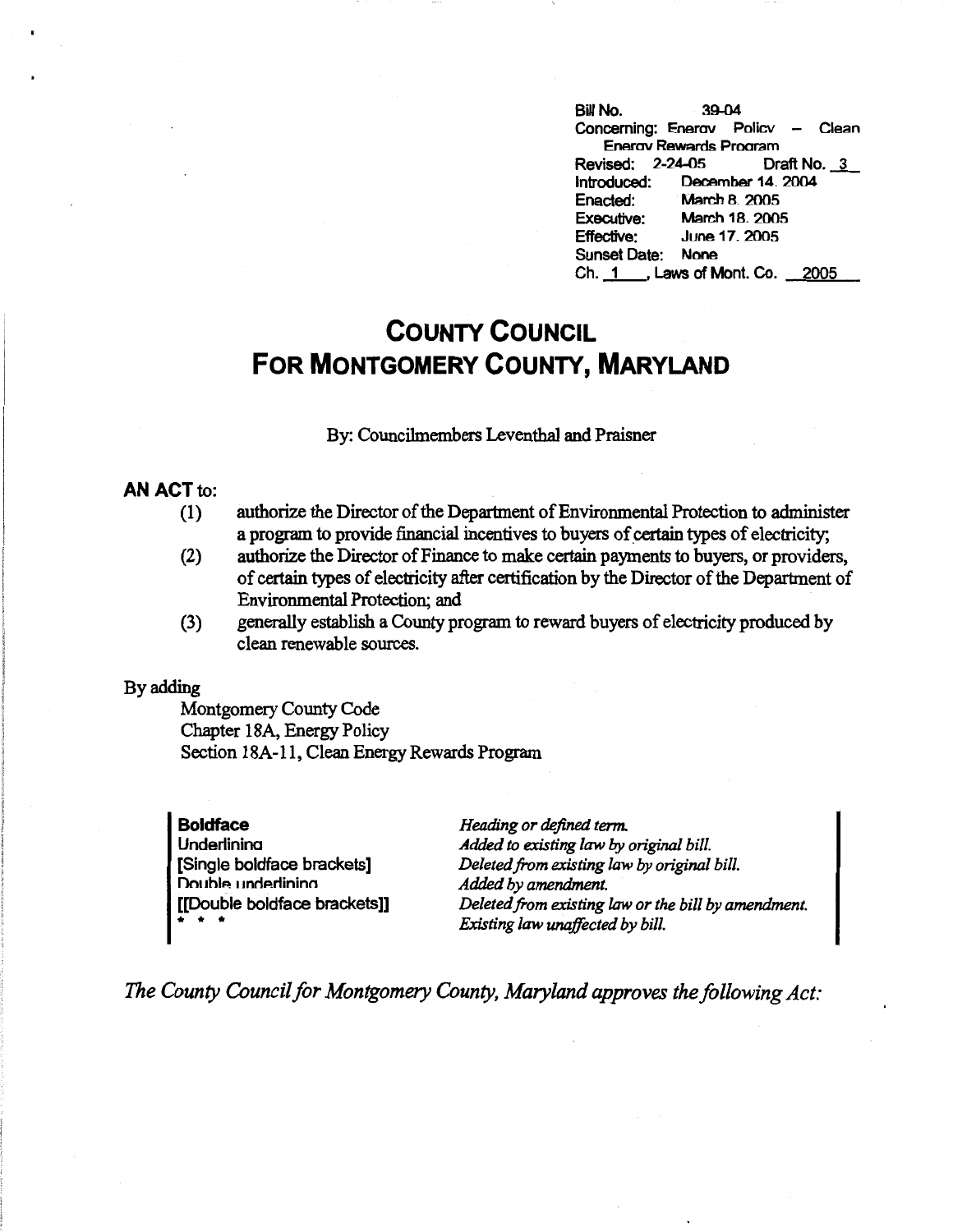$\lambda$ 

í,

| 1  | Sec. 1. Chapter 18A is amended by adding Section 18A-11: |                                                                                 |                                                                       |  |
|----|----------------------------------------------------------|---------------------------------------------------------------------------------|-----------------------------------------------------------------------|--|
| 2  | <u>18A-11.</u>                                           | <b>Clean Energy Rewards Program.</b>                                            |                                                                       |  |
| 3  | <u>(a)</u>                                               |                                                                                 | The Director of the Department of Environmental Protection must       |  |
| 4  |                                                          |                                                                                 | establish a Clean Energy Rewards Program. The purpose of the          |  |
| 5  |                                                          |                                                                                 | program is to provide financial and other incentives to consumers who |  |
| 6  |                                                          |                                                                                 | choose electricity produced by renewable and environmentally          |  |
| 7  |                                                          | preferable power sources.                                                       |                                                                       |  |
| 8  | <u>(b)</u>                                               | <u>The Director must require each eligible person or supplier to submit an</u>  |                                                                       |  |
| 9  |                                                          | application <u>for any payment under this</u> program, and may take any other   |                                                                       |  |
| 10 |                                                          | action necessary to administer this program. The Department of                  |                                                                       |  |
| 11 |                                                          | <u>Finance must take actions</u> necessary <u>to make any</u> payments that the |                                                                       |  |
| 12 |                                                          | Director of Environmental Protection has certified are due. The County          |                                                                       |  |
| 13 |                                                          |                                                                                 | Executive must issue regulations under Method (1) to implement this   |  |
| 14 |                                                          | Section.                                                                        |                                                                       |  |
| 15 | (c)                                                      | The Executive must adopt program regulations that:                              |                                                                       |  |
| 16 |                                                          | (1)                                                                             | identify the types of electricity that qualify for incentives under   |  |
| 17 |                                                          |                                                                                 | the program:                                                          |  |
| 18 |                                                          | <u>(2)</u>                                                                      | restrict or preclude the payment of incentives for purchase of        |  |
| 19 |                                                          |                                                                                 | otherwise qualified electricity that a consumer or supplier is        |  |
| 20 |                                                          |                                                                                 | required to buy or produce to meet certain federal or state           |  |
| 21 |                                                          |                                                                                 | requirements:                                                         |  |
| 22 |                                                          | <u>(3)</u>                                                                      | specify the process to apply for, certify, and receive an award;      |  |
| 23 |                                                          |                                                                                 | and                                                                   |  |
| 24 |                                                          | $\Delta$                                                                        | include any additional program criteria, standards. and               |  |
| 25 |                                                          |                                                                                 | procedures that are consistent with the County's energy and           |  |
| 26 |                                                          |                                                                                 | environmental policy, which among other things may restrict the       |  |
| 27 |                                                          |                                                                                 | location or air shed where any qualified electricity is produced.     |  |

 $-$ 

-2-